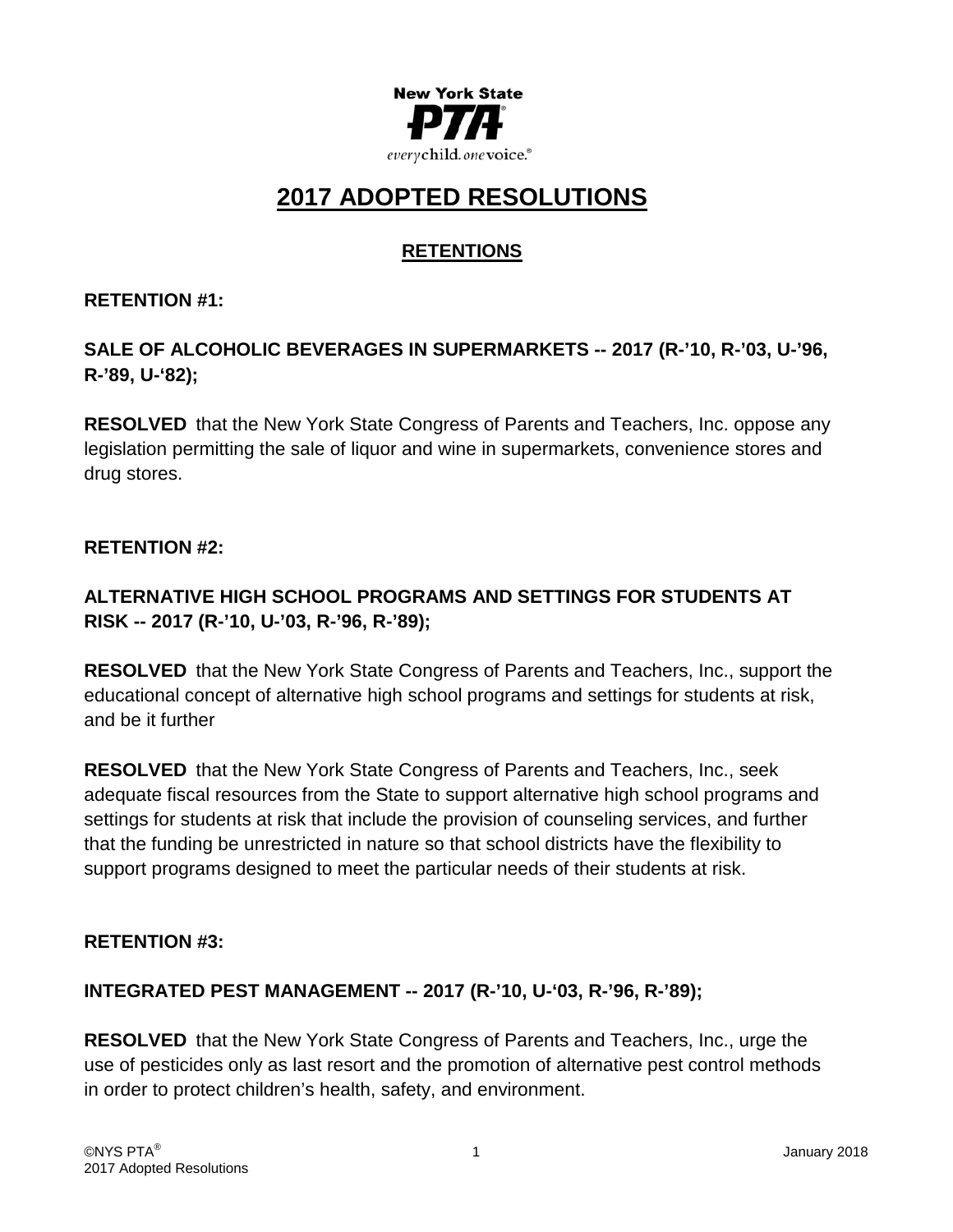#### **RETENTION #4:**

### **FOOD INSPECTION AND REGULATION -- 2017 (R-'10, R-'03, R-'96);**

**RESOLVED** that the New York State Congress of Parents and Teachers, Inc., support the proper inspection and regulation of food by the U.S. Dept. of Agriculture and other agencies, such as the NYS Dept. of Health (DOH), to prevent mislabeling and to detect contamination.

#### **RETENTION #5:**

### **PREVENTIVE HEALTH PROGRAMS -- 2017 (R-'10, U-'03, U-'96, R-'89, U-'82);**

**RESOLVED** that the New York State Congress of Parents and Teachers, Inc., strongly support age-appropriate preventive health programs such as: prenatal and wellchild care, newborn screenings, immunizations, nutritional screenings, dental care, vision and hearing screenings, scoliosis and blood pressure screenings, lead poisoning and tuberculin skin tests, and voluntary screening for genetic diseases.

#### **RETENTION #6:**

# **FEDERAL COMMUNICATION COMMISSION (FCC) – EDUCATION REGARDING RADIO BROADCASTING -- 2017 (R-'10, R-'03, R-'96);**

**RESOLVED** that the New York State Congress of Parents and Teachers, Inc., encourage the radio broadcast industry to comply with the letter and spirit of the FCC "safe harbor" provisions for children, and be it further

**RESOLVED** that the New York State PTA encourage the radio broadcast industry, and particularly those stations that appeal to children, to broadcast language and material that is suitable for children, and be it further

**RESOLVED** that the New York State PTA urge units and councils to educate parents about the need to monitor their children's radio listening and about the FCC "safe harbor" provisions and procedures for filing complaints.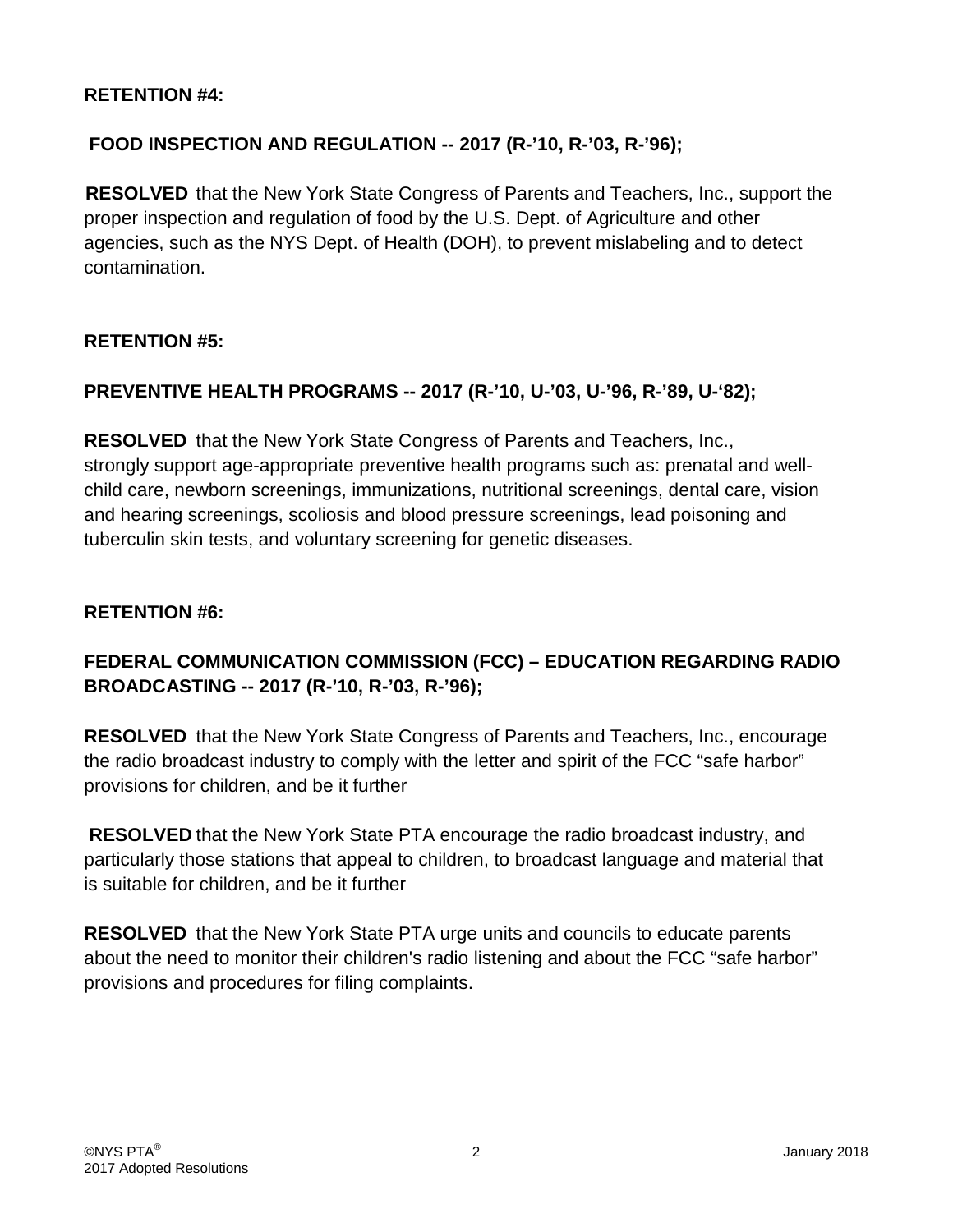#### **RETENTION #7:**

# **CHILD CARE SERVICES – 2017 (R-'10, U-'03, R-'96, R-'89, R-'82);**

**RESOLVED** that the New York State Congress of Parents and Teachers Inc. encourage units and councils to have programs addressing the need for child care, including schoolage child care, in their communities and to share guidelines on quality child care with parents, and be it further

**RESOLVED** that the NYS PTA urge the state legislature to address the need to encourage home child care providers to register and to provide training programs for all child care providers in order to reduce turnover and improve quality of care, and be it further

**RESOLVED** that the NYS PTA encourage the state legislature to address the different needs of families for accessible child care by providing incentives for more infant slots, increased salaries for child care workers, and further incentives for business and other organizations to start quality programs.

#### **RETENTION #8:**

# **CHANGE IN THE VEHICLE TRAFFIC LAW PERTAINING TO STOPPED SCHOOL BUSES – 2017 (R-'10, R-'03, R-'96);**

**RESOLVED** that the New York State Congress of Parents and Teachers, Inc. support programs to raise the awareness of dangerous traffic situations at school bus stops, and be it further

**RESOLVED** that the NYS PTA seek and support legislation to prevent a vehicle from making turns towards a school bus while it is discharging or receiving passengers to change the law to read "any" where it now reads "either" in section 1174(a) Vehicle and Traffic Law, and be it further

**RESOLVED** that the NYS PTA seek and support legislation to prohibit the establishment of bus stops at intersections or within 100 feet of intersections unless the Board of Education adopts a resolution indicating that an intersection location is unavoidable.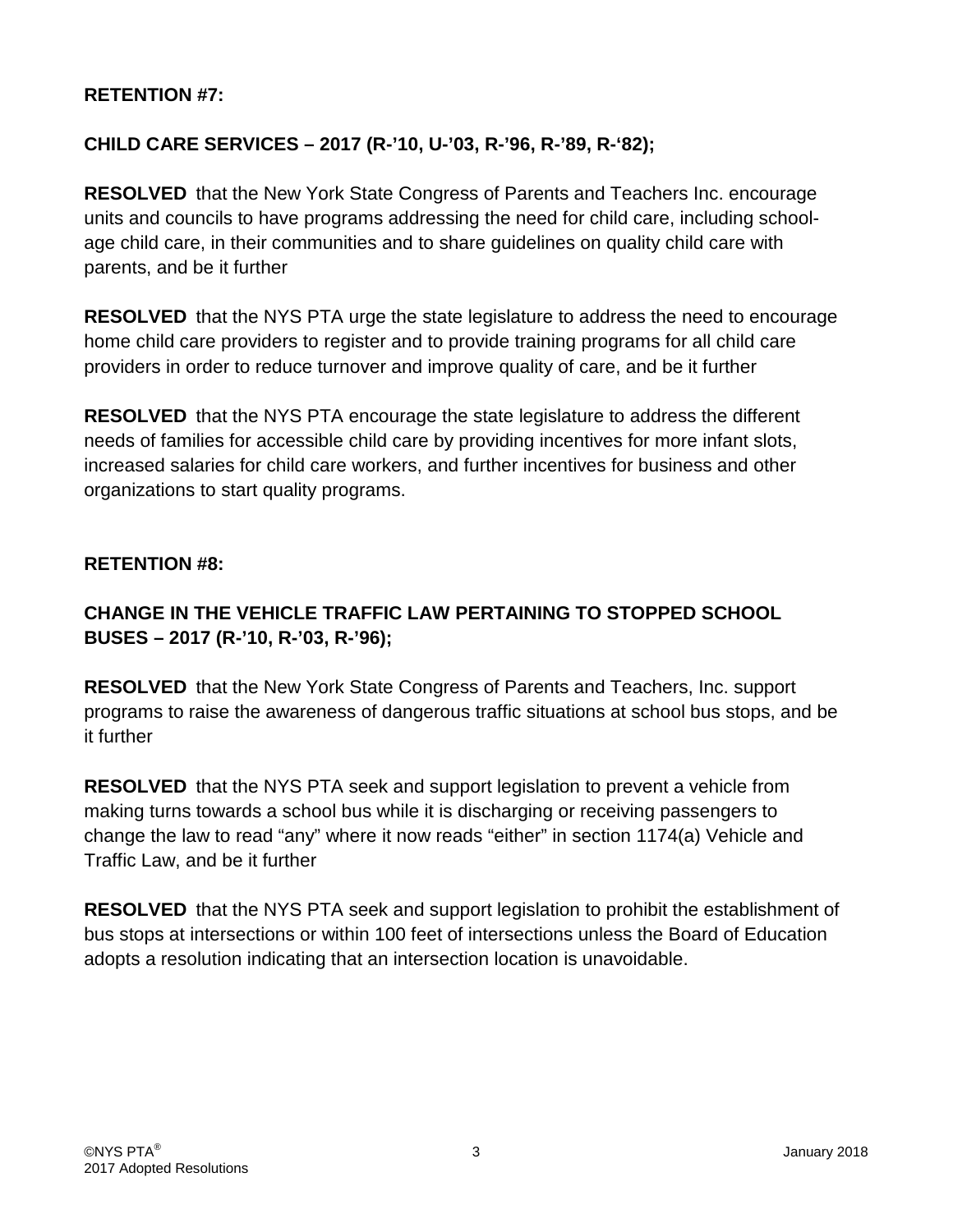#### **RETENTION #9:**

### **MONITORS ON SCHOOL BUSES – 2017 (R-'10, U-'03, R-'96, R-'89, U-'82);**

**RESOLVED** that the New York State Congress of Parents and Teachers, Inc., encourage its local units to sponsor campaigns within their school districts to have money allocated in school budgets to pay the expenses incurred for hiring and training monitors, and be it further

**RESOLVED** that the New York State PTA continue to encourage the State Legislature to consider bus monitors an integral part of transporting children to and from school and, therefore, an "aidable" transportation cost.

# **UPDATES**

#### **UPDATE #1:**

# **COMPREHENSIVE K-12 DRUG, ALCOHOL, AND SUBSTANCE ABUSE PREVENTION EDUCATION – 2017 (U-'10, U-'02);**

**RESOLVED** that the New York State Congress of Parents and Teachers, Inc., urge SED and the Legislature to mandate and fund comprehensive evidence-based K-12 drug, alcohol, and other substance abuse prevention education, and be it further

**RESOLVED** that the New York State PTA urge school districts to join community substance abuse prevention coalitions to work in partnership with other key stakeholders to reduce local substance abuse, and be it further

**RESOLVED** that all evidence-based substance abuse prevention program implementation be monitored and improved on a regular basis. Prevention initiatives shall be modified based on assessment of current substance use trends, as well as student, family, and community attitudes and behaviors.

#### **UPDATE #2:**

#### **COMPULSORY EDUCATION – 2017 (U-'10, R-'03, R-'96, R-'89);**

**RESOLVED** that the New York State Congress of Parents and Teachers, Inc., support legislation that would amend the Education Law to change the compulsory education attendance age to eighteen.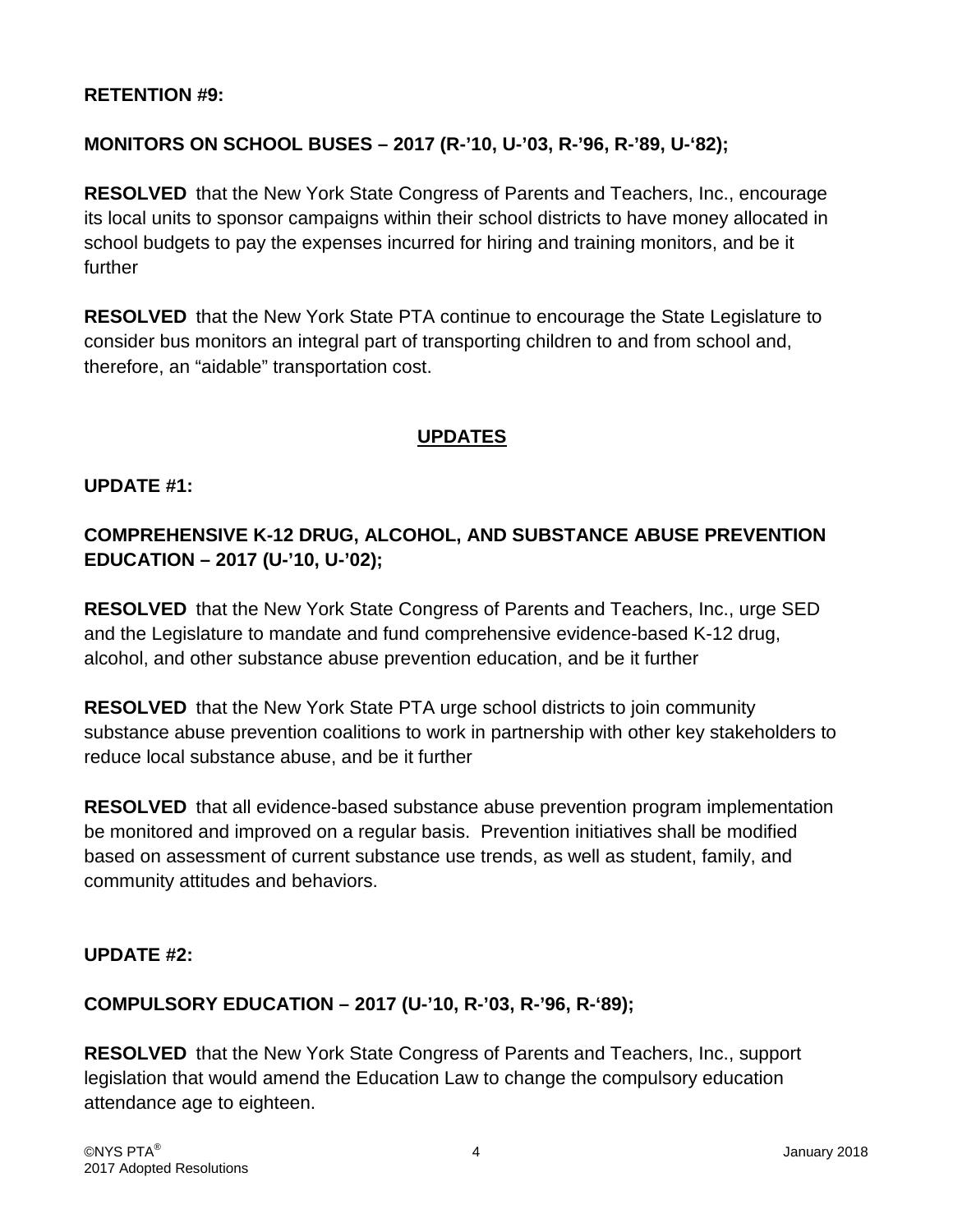### **UPDATE #3:**

# **USE OF POLYSTYRENE PRODUCTS – 2017 (U-'10, U-'03, R-'96, R-'89);**

**RESOLVED** that the New York State Congress of Parents and Teachers, Inc., seek and support legislation that would ban or phase out the use of polystyrene products at all state and public school facilities until infrastructure is in place to recycle these products in an environmentally safe manner, and be it further

**RESOLVED** that the New York State PTA urge the state to encourage local municipalities to issue their own ban or phase out plan of polystyrene products until infrastructure is in place to recycle these products in an environmentally safe manner, and be it further

**RESOLVED** that New York State PTA and its constituent units work to eliminate or phase out the use of polystyrene products at all PTA-sponsored events until recycling infrastructure is available to recycle these products in an environmentally safe manner, and be it further

**RESOLVED** that the New York State PTA encourage legislation that would further the recycling capabilities of all polystyrene products in an environmentally safe manner throughout the entire state of New York.

**UPDATE #4: Sent Back to Resolutions Committee [HAZARDS FROM LAND, WATER, AIR, NOISE AND LIGHT POLLUTION -- 2010 (U-'03, U-'96, R-'89, U-'82);]**

**UPDATE #5:**

# **ESTABLISH A LEGISLATIVE TASK FORCE TO REFORM STATE AID TO EDUCATION FORMULAS – 2017 (U-'10, R-'03);**

**RESOLVED** that the New York State Congress of Parents and Teachers, Inc., encourage the NYS Legislature to establish a task force that includes all key stakeholders to study current and proposed school aid formulas and develop a funding solution that is adequate, equitable, predictable, and understandable.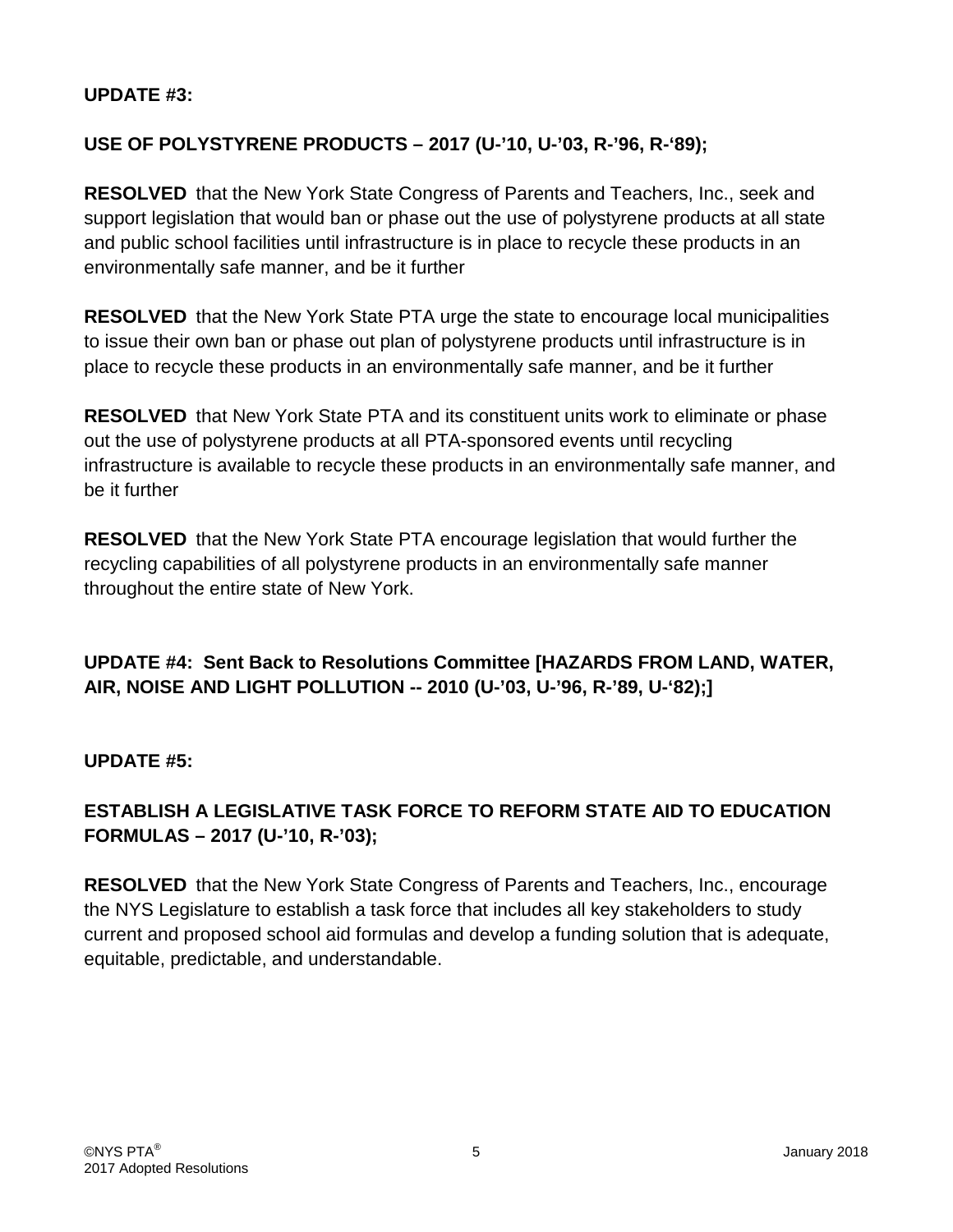### **UPDATE #6:**

# **SCHOOL NUTRITION PROGRAMS – 2017 (U-'10, R-'03, R-'96, R-'89, U-'82);**

**RESOLVED** that the New York State Congress of Parents and Teachers, Inc., oppose any cuts in federal children's nutritional support programs, including but not limited to the National School Lunch Program, School Breakfast Program, Child and Adult Care Food Program, Summer Food Service Program, Supplemental Nutritional Assistance Program (SNAP), and Fresh Fruit and Vegetable Program, and be it further

**RESOLVED** that the New York State Congress of Parents and Teachers, Inc. urge Congress to reauthorize child nutrition programs and SNAP, and be it further

**RESOLVED** that the New York State Congress of Parents and Teachers, Inc., urge school districts and schools to operate school breakfast/lunch programs where there is a demonstrated need.

### **UPDATE #7:**

# **BACKGROUND CHECKS OF SCHOOL EMPLOYEES AND CONTRACTORS – 2017 (U- '10, U-'03, R-'96, R-'89);**

**RESOLVED** that the New York State Congress of Parents and Teachers, Inc. urge school districts to verify that background checks are performed on employees of companies under contract with the school district or any persons in an employee, consultant, or trainee/internship situation not covered by SAVE (Safe Schools Against Violence in Education Act) who may come in direct contact with the school district's children, and be it further

**RESOLVED** that the New York State Congress of Parents and Teachers, Inc. urge school districts' boards of education to have specific policies that define what appropriate background checks should be.

# **UPDATE #8: ADOPTED AS AMENDED**

# **MANDATED FIRE/LOCKDOWN/LOCKOUT DRILLS – 2017 (U-'10, R-'03, U-'96, R-'89);**

©NYS PTA $^\circ$  January 2018 2017 Adopted Resolutions **RESOLVED** that the New York State Congress of Parents and Teachers, Inc., urge the New York State Education Department to consider amending the requirement of mandated fire/lockdown/lockout drills so that at least one drill occurs annually during non-traditional situations.